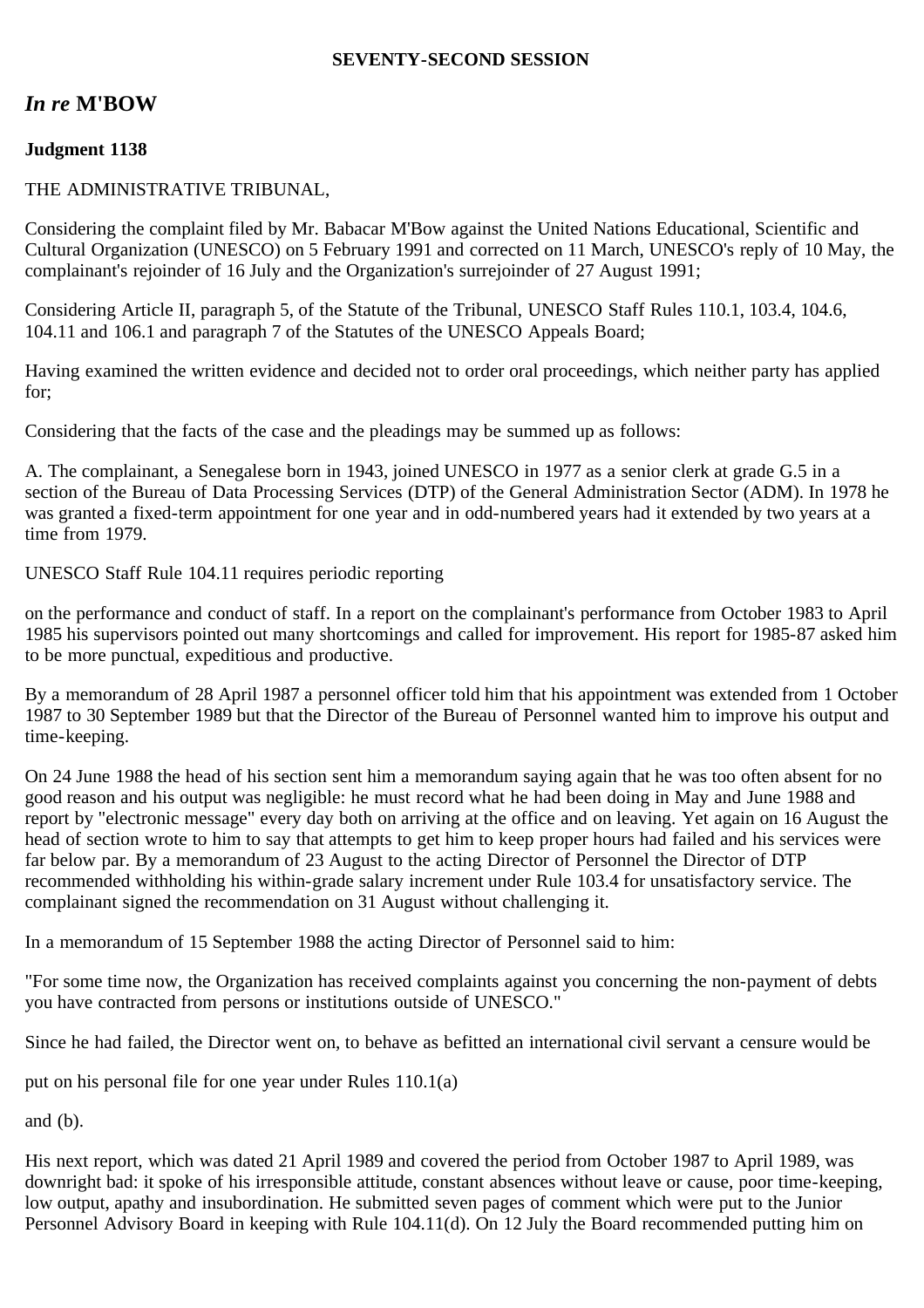another three months' trial.

In a memorandum of 4 September 1989 the Director of Personnel told him that his appointment, which was to expire

at 30 September, would not be renewed as before. The Director cited his "unsatisfactory services, as disclosed by your latest performance report" and by the ones for 1983-85 and 1985-87, and went on:

"... an additional ground is unsatisfactory conduct constituted by your numerous financial commitments which you have failed to respect with the result that creditors and the competent authorities of the French Government have had to seek the assistance of the Organization in their attempts to compel you to respect your financial obligations. ..."

The Director gave him three months' notice as from 15 September 1989.

He protested to the Director-General by letter of 20 September under paragraph 7(a) of the Statutes of the Appeals Board. The Director answered on 30 November confirm-

ing the decision on the grounds of "unsatisfactory services" but making no further mention of unsatisfactory conduct.

On 17 November the complainant had filed notice of appeal with the Appeals Board under paragraph 7(c) of its Statutes. He left UNESCO on 14 December 1989. He lodged his appeal on 30 January 1990. In its report of 4 October 1990 the Board observed that his reports were poor and he had not even challenged the withholding of his increment; it recommended rejecting his appeal. The Director-General did so in a letter of 5 November 1990 which he got on 8 November and which is the decision impugned.

B. The complainant submits that the non-renewal, though a discretionary decision, shows fatal flaws.

(a) He recounts his career, observing that, although unlike others in DTP he was given no proper training, from

1978 until 1987 he got satisfactory reports and regular increments. But things changed with his report for 1987-89, which was fabricated to back up the Director-General's decision. The Junior Personnel Advisory Board rejected the substance of the report by recommending three months' trial and, if he passed muster, training to update his skills. His supervisors gave him little or nothing to do in 1987-89 so that they could accuse him of low output and deny him the chance to prove himself. Their allegations of unsatisfactory service were trumped up.

(b) Although UNESCO dropped the charge of unsatisfactory conduct it did not explain why. In fact there was no substance to the charge, which was an intrusion in his private life. There was no censure of him. Besides, even supposing that there was, he may not be punished twice on the same charge.

(c) There were flaws in the procedure followed. The Junior Personnel Advisory Board was not allowed to comment

on all the charges against him or on the non-renewal. He was never told of the Director-General's decision on its recommendations.

(d) His supervisors and the Director of Personnel acted from improper motives. The sudden change in assessment after ten years' good service shows malice.

(e) The Director-General overlooked essential facts by failing to obtain a further appraisal of his performance after the Board had reported and before the decision. Since he was not given the full three months' trial his supervisors had no proper opportunity of reviewing their assessment of him.

He seeks the quashing of the impugned decision, reinstatement and damages for material and moral injury.

C. In its reply UNESCO gives its own account of the complainant's career and observes that his supervisors were dissatisfied as early as 1983 with the quality and quantity of his work. Though the language of their reports is cautious and inoffensive the meaning is plain enough. At all events after he got his last extension, in October 1987, there was a sharp deterioration in his performance and that was why the decision was taken in 1988 - and he did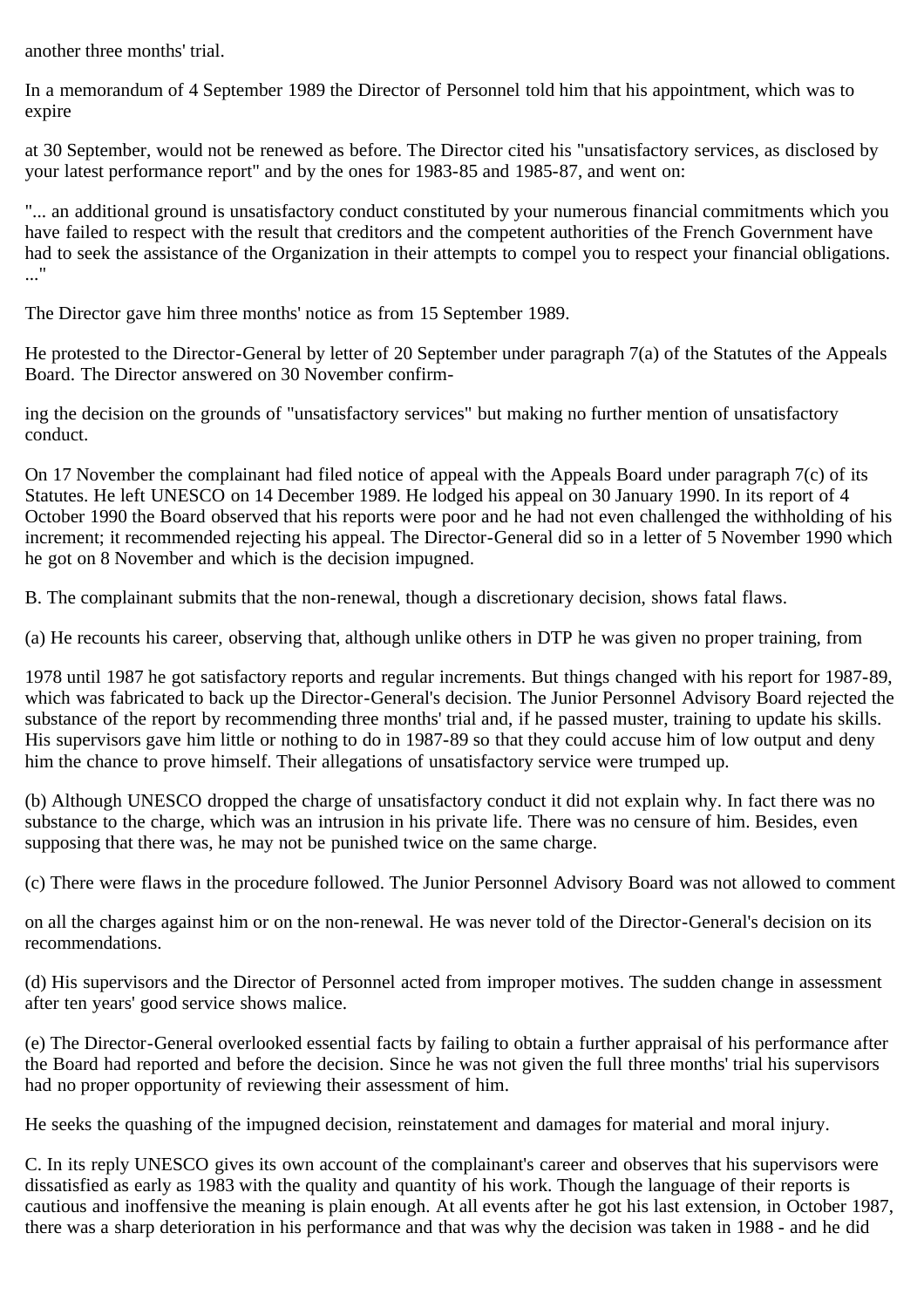not challenge it - to withhold his increment. His report for 1987-89 rebuked him for low output, incompetence, irresponsibility, unpunctuality and frequent absences without leave.

(a) Under Rule 104.6(b) a fixed-term appointment, though it may be extended at the Director-General's discretion, shall not "carry any expectation of, nor imply any right to, such extension ...". The decision not to extend the complainant's appointment shows no flaw, and in particular none of the kind he alleges.

(b) The proper procedure was followed. The complainant's report for 1987-89, which he had challenged, was duly referred to the Junior Personnel Advisory Board as Rule 104.11(d) required. There was no reason to put to that Board the matter of his financial indebtedness, which was irrelevant to his performance. The Administration never endorsed the Board's recommendations, and indeed the acting Director of Personnel made it clear in a memorandum of 28 July 1989 to an Assistant Director-General that he was to leave despite those recommendations. The acting Director was exercising authority delegated by the Director-General in deciding not to renew his appointment and took due account of the contents of the report, which the Board found no good reason to challenge.

For reasons which the Organization sets out at length it rejects his allegations of procedural flaws.

(c) In its view there was no substantive flaw either. Since the non-renewal was based solely on unsatisfactory service his comments on the matter of his conduct are immaterial. There was no "sudden change" in his supervisors' assessment of his services but an aggravation of the shortcomings they had been objecting to for years. Their earlier leniency did not bar more drastic steps. Nothing in the Advisory Board's report questioned the report for 1987-89,

and the Board just makes recommendations anyway: only the Director-General could have had the report withdrawn.

It is wrong to say that his supervisors left him idle to prevent him from showing his mettle. He offers not a shred of evidence of malice, which is belied anyway by their indulgence in not stopping his increments until 1988. He was given less to do than others because his work was less reliable. The decision was taken solely on account of the poor quality of

his performance and in the Organization's interests.

D. In his rejoinder the complainant submits that the Organization's account of the facts of his case is tenden-

tious or wrong and affords further evidence of bad faith and malice towards him. He seeks to correct what he sees as its misrepresentations as to the quality of his services, the relevance and substance of its charges of unsatisfactory conduct and the outcome of the Junior Personnel Advisory Board's recommendations of 12 July 1989. He submits that he worked well, despite a lack of formal training and the complexity of his duties, and often worked long after official hours. What he did could never have been accomplished had his record of attendance been as poor as UNESCO makes out. He produced medical certificates to cover any absences exceeding three consecutive working days, as Rule 106.1(e) requires. There was no leniency or indulgence on his supervisors' part. His private life cannot and does not amount to unsatisfactory conduct. The Advisory Board did find fault with the report for 1987-89; else it would not have recommended the three months' trial.

In a memorandum of 20 June 1989 to the Director of Personnel the Assistant Director-General in charge of ADM

said that it was essential to know the Director-General's decision on the Advisory Board's recommendations before deciding not to renew his appointment. That was a commit-

ment which the acting Director disregarded in his memorandum

of 28 July 1989. In fact he had made up his mind even before the Board had made its recommendations. What is more, he had no authority to take the decision not to renew the appoint- ment: only the Director-General was empowered to do so. The complainant enlarges on his charges of malice, abuse of authority and breach of due process and presses his claims.

E. In its surrejoinder the Organization seeks further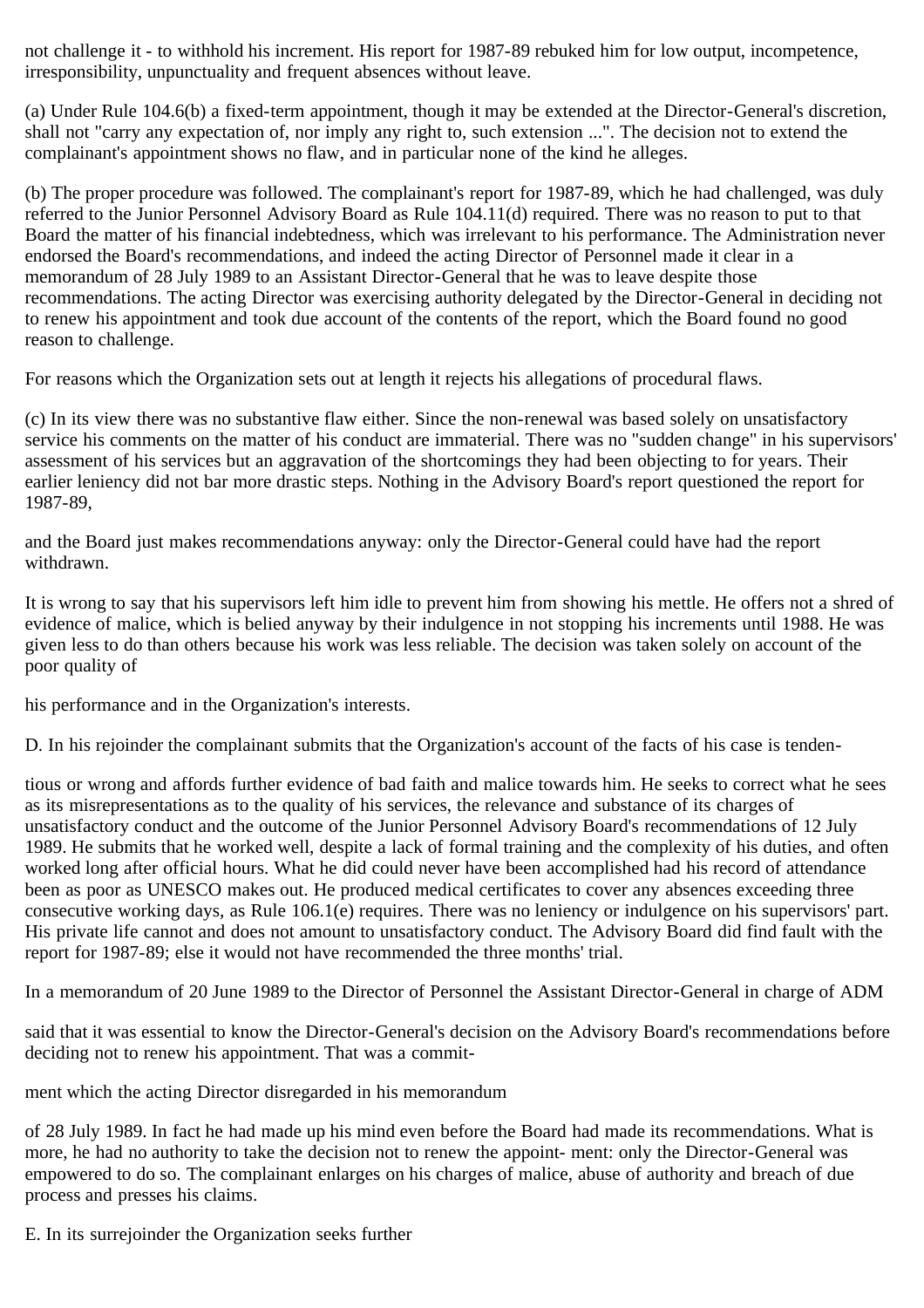to refute the complainant's pleas and develops its own. It corrects what it sees as his misrepresentations of fact. It addresses several issues he dwells on in his rejoinder, namely the assessment of his services, the relevance of his unsatisfactory conduct as additional grounds for the non-renewal, and the consequences of the Advisory Board's recommendations, and it maintains that the impugned decision is not tainted with any mistakes of fact. It challenges at length his contentions that it was actuated by malice, that there was abuse of authority and that there was breach of due process. It submits that the decision was taken in proper exercise of the Director-General's discretion, with due regard to all the material facts and on valid grounds, namely the need to safeguard its own interests.

## CONSIDERATIONS:

## 1. The complainant joined UNESCO as a senior clerk

at grade G.5 in 1977 and in 1978 was granted a fixed-term appointment for one year. From 1979 on he was granted successive two-year extensions of appointment. On 4 September 1989 he was given three months' notice as from 15 September 1989 and told that his contract would not be further renewed. He appealed to the Appeals Board. The Organization originally based its decision not to renew on unsatisfactory performance in service and unsatisfactory conduct, but it dropped the grounds of unsatisfactory conduct in the course of the appeal proceedings and thereafter relied solely on the grounds of unsatisfactory performance. The Appeals Board recommended rejecting his appeal and on 5 November 1990 the Director-General accepted that recommendation. That is the decision impugned.

2. By virtue of UNESCO Staff Rule 104.6(b) a fixed-term contract may at the Director-General's discretion be extended or converted into an indefinite appointment, but the staff member has neither any right to an extension nor any legitimate expectancy of one. In keeping with precedent - see for example Judgment 1127 (in re Verlaeken-Engels), under 30 - the Tribunal will not interfere with the discretionary decision not to extend an appointment unless it was made without authority or in breach of a rule of form or procedure, or was based on a mistake of fact or of law, or overlooked some essential fact, or drew an obviously mistaken conclusion from the facts, or amounted to an abuse of authority. The complainant alleges that the decision not to renew his contract shows several such flaws.

3. The complainant contends, first, that the charge of unsatisfactory service was trumped up and that until 1987 he had satisfactory performance reports and regular within-grade salary increments.

His contention is not borne out by the evidence. The report on his performance in the period from October 1983 to April 1985 refers to shortcomings which he was called upon to make good. Again, after issue of his performance report for 1985-87 he got a memorandum of 28 April 1987 from a personnel officer informing him that though his contract was renewed for two years he would have to improve his output and time- keeping. After the head of his section had written two memoranda to him in June and August 1988 rebuking him again for poor time-keeping and performance, a decision was taken, on 18 August 1988, to withhold his within-grade salary increment. He did not challenge that decision. His next performance report, for the period from October 1987 to April 1989, was very bad. The Junior Personnel Advisory Board (JPAB), to which his case was referred, recognised that there were still serious problems about his work despite the warning given to him in 1988 by the withholding of his increment, though it recommended putting him on trial for another three months and reassessing his performance after that period.

The conclusion is that the unsatisfactory nature of his services is well-documented, was the conclusion of objective assessment and amply justified the decision not to renew his contract.

4. The complainant objects that the Organization did not explain to him why it had dropped the charge of unsatisfactory conduct.

The matter is irrelevant to the decision he impugns since his conduct outside work was not relied on by the Organization to justify its decision.

5. He alleges procedural flaws in that the Advisory Board was not allowed to comment on all the charges against him or on the non-renewal and that he was never formally told of the Director-General's decision or the Board's recommendations.

The Advisory Board's role under Rule 104.11 is to consider contested observations in a performance report and